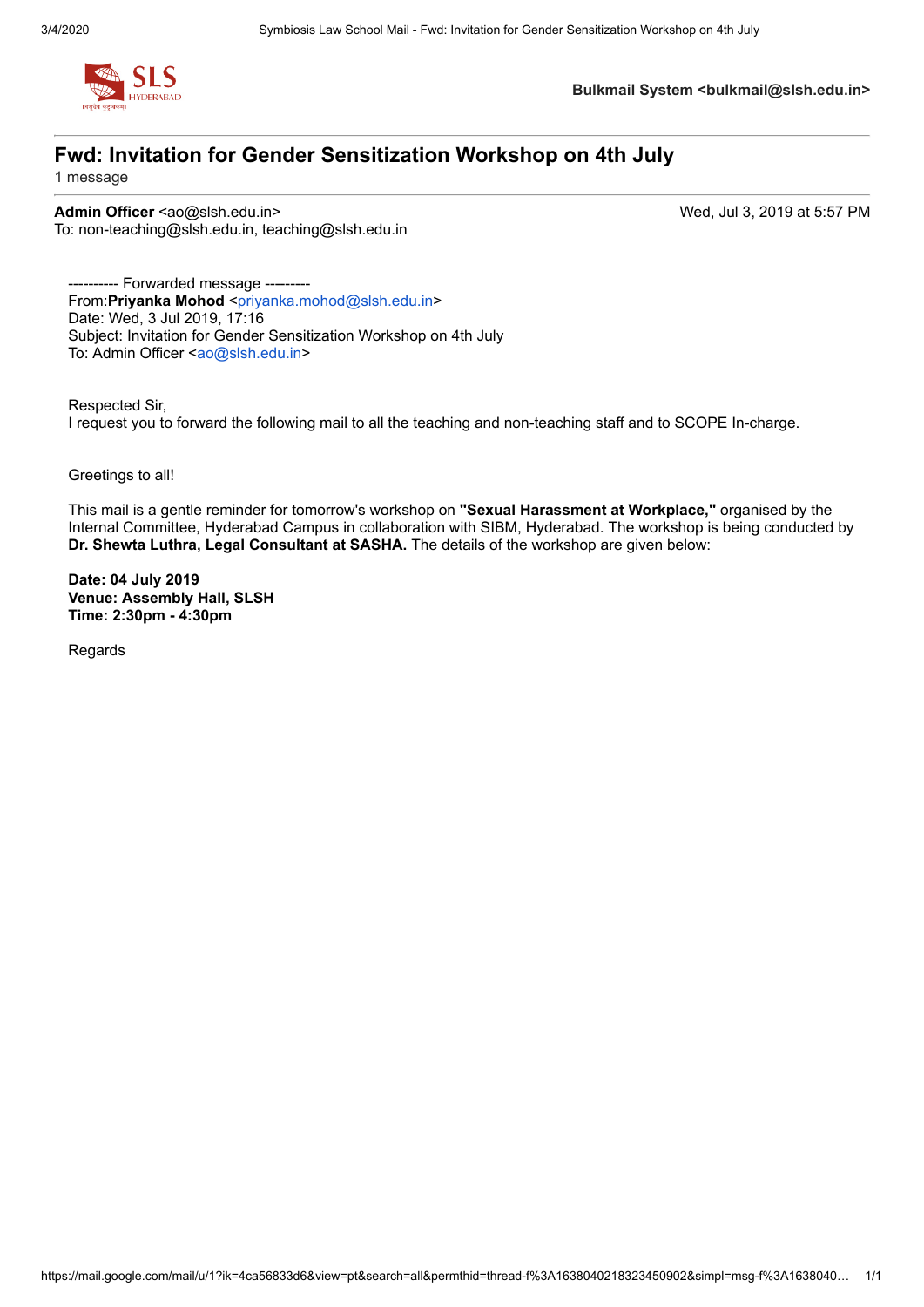## **Workshop on Gender Sensitization and Sexual Harassment at Workplace**

**Venue**- Assembly Hall of SLS, Hyderabad.

**Time-** 9:30 AM -12:30PM

**Date**- 4/July/2019

During the induction of students of the 2019 - 24 batch of BA.LLB and BBA LLB of SLS Hyderabad, was when this event which laid emphasis on Gender Sensitization and Prevention of Sexual Harassment at work place, took place under the presidency of CENTRE FOR GENDER STUDIES (CGS ) headed by Dr. Priyanka Mohod .



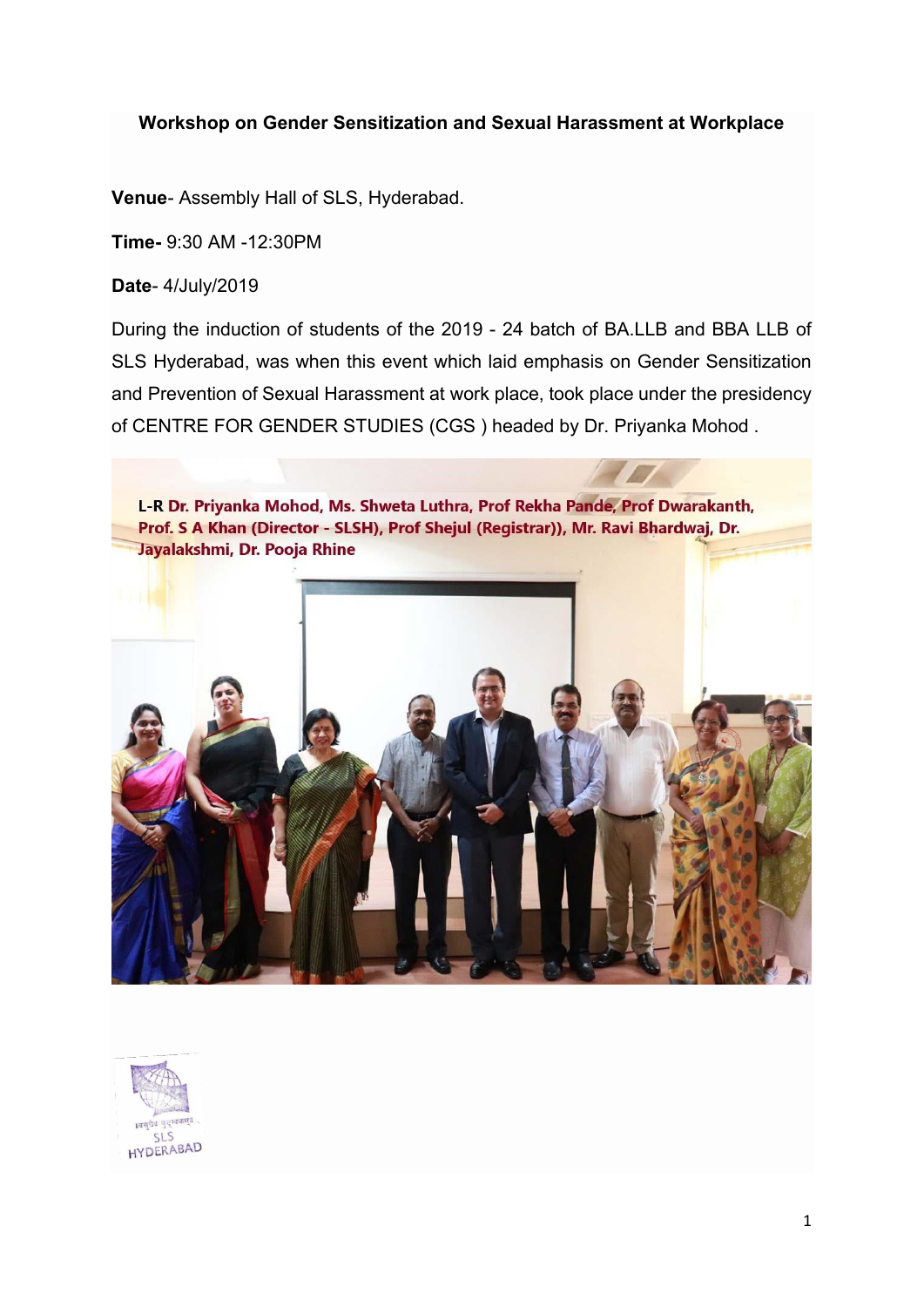**Guests-** The Guests were Prof. (Dr.) Rekha Pande and Ms. Shwetha Luthra.

Director of Symbiosis Law School Hyderabad, Dr. Sarfaraz Ahmad Khan addressed the students as well as The Registrar sir of SIU enlightened the students in this accession. Prof. (Dr.) Dwarakanath, Associate Professor of Symbiosis Law School Hyderabad, welcomed everyone to the event with his warm words. He acknowledged the effort Dr. Rekha Pande , who besides having a busy schedule and Ms. Shwetha Luthra, who is a very busy legal consultant, would have put in and still made time to become a part of our event. He also expressed his love and affection towards all the students who were a part of the event. Being humble about his knowledge in topics related to Gender Sensitization, sexual Harassment etc. he limited his words and concluded by referring to a personal experience from his own early life, and explaining how the society in the past conditioned girls and boys to behave differently, stick to predetermined gender roles and not do what the other gender was expected to do. He also explained how the society has changed over the years and how every girl now is allowed, and mostly able to do what any boy can do and vice versa.

## **DR. REKHA PANDE's ADDRESS-**

Dr. Rekha Pande is currently the Director of the Centre for Women's Studies and a Professor of History in the University of Hyderabad, India. She is a well-known and well published scholar in the inter-disciplinary areas of History and Women's Studies.

Prof. Rekha Pande (photograph on the left) started off by expressing her happiness to see the number of girls which was almost equal to or more than the number of boys in the hall, attending the event. She further explained how less were the number of girls pursuing a career in law was, back in her time and how the number of girls have increased as the years have passed. She also said that she hopes this increase in number of girls in law colleges shall also reflect in law firms, courts etc. as well. Later on, her conversation went to how, today in society everyone knows what is politically and theoretically right but how not many are able to practice it in their personal life.



The next concept that she explained was how "work "was explained by economists and how it impacted women. In economics work was anything for which someone gets paid and therefore women who worked in their houses without demanding money were seen as not working. She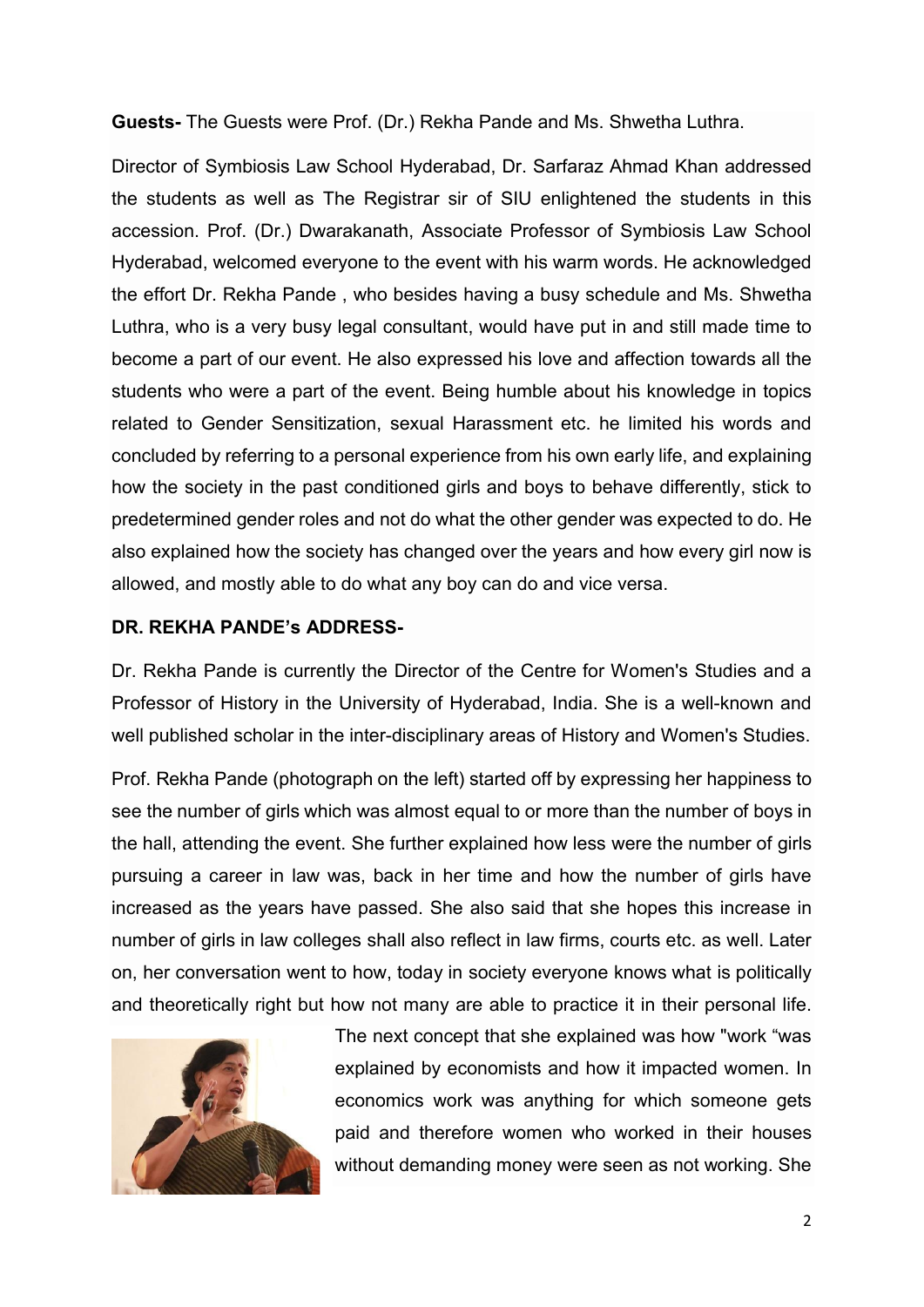also explained how after a lot of efforts the work done by women was also acknowledged. She explained how the collective effort of women resulted in census questions to women being changed from "what do you do?" To "how do you spend your time?"

She shared a personal experience of her's in which she met a family in the rural parts of Hyderabad. She told us that, that and many other such families spend a higher part of their resources on their sons, send them to private schools, get them better facilities, provide them with better medical care and give them the best of anything that they can, whereas their own girl children receive a smaller part of the familie's resources, are send to local madras as, receive less better facilities, are not provided with adequate medical care and not getting the best of anything. She also explained how easily a girl child is deprived of resources, education and other facilities in order to take care of the family or look after young ones etc. She concluded by laying emphasis on how the issues that women face will be solved only when those issues are addressed by the society as a whole and not women alone, as every woman is the daughter, sister, wife, friend or mother of someone; only a world of equal Justice will be able to bring about a better future.

### **MS. SHWETHA LUTHRA ADDRESS**-

Ms. Shwetha Luthra is a legal professional predominantly interested in human rights related causes, be it addressing issues of sexual harassment, or developing more progressive laws for criminal offenders suffering from mental health issues. She is legal consultant at SASHA Bangalore. The structure of the talk by Ms.Shwetha Luthra was far different from that of Dr.Rekha Pande. Ms.Shwetha Luthra conducted a more interactive session in which the involvements of the participants were of a higher extent. She started of with an exercise which made the students understand that multitasking is not easy in every situation and talking between such an events will not let them concentrate on what is being discussed there.

Later on she asked few brain teasers to the students. Every question made everyone realise how preconditioned their mind was about associating certain occupations or certain roles to certain genders and certain relationships. Later on she went onto discussing about what sexual Harassment is, who are the victims of sexual Harassment, How not only women are the victims to sexual Harassment, how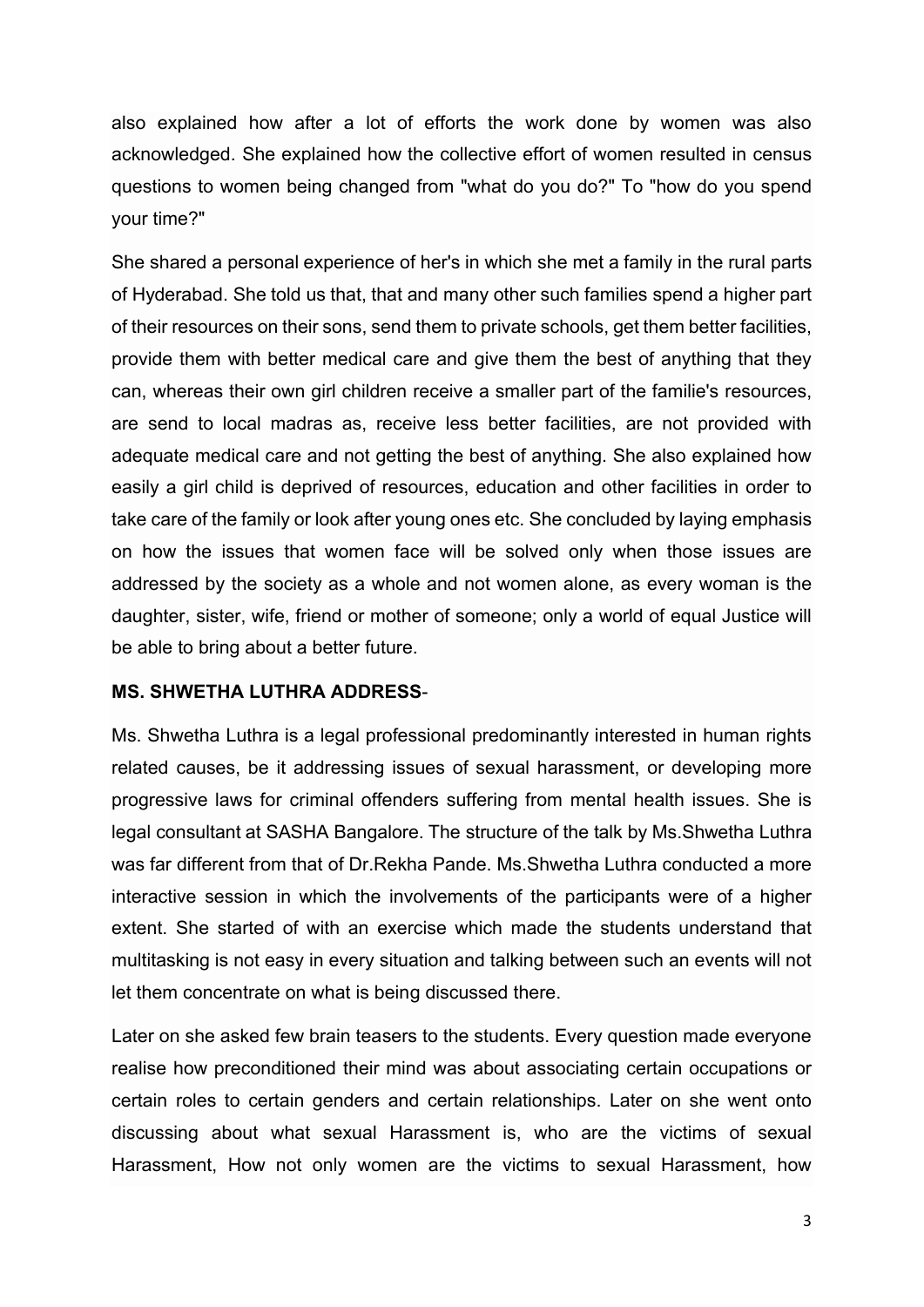provocative or revealing clothes are not the prime reason for being sexually harassed, how Sexual Harassment in a public place is different from sexual Harassment in workplace, how redressal can be sought for sexual Harassment etc. In the last parts of her presentation Ms.Shwetha Luthra gave information about why, when and how we should seek Redressal for sexual Harassment.

### Dr. PRIYANKA MOHOD - VOTE OF THANKS

It was the faculty head of CGS, Dr. Priyanka Mohod, who delivered the vote of thanks, on behalf of SLS, Hyderabad and CGS. She thanked Prof. (Dr.) Dwarakanath, Rekha Pande and Ms. Shwetha Luthra for their presence in the event as well as their efforts to give awareness to our students about issues and perspectives of gender sensitization and about prevention and Redressal of sexual Harassment in the workplace. She thanked the student members of CGS, and every other person who helped in coordination of the event. Last but not the least; heartfelt gratitude to all students who attended the event with great enthusiasm was also expressed.



Director SYMBIOSIS LAW SCHOOL Hyderabad - 509 217.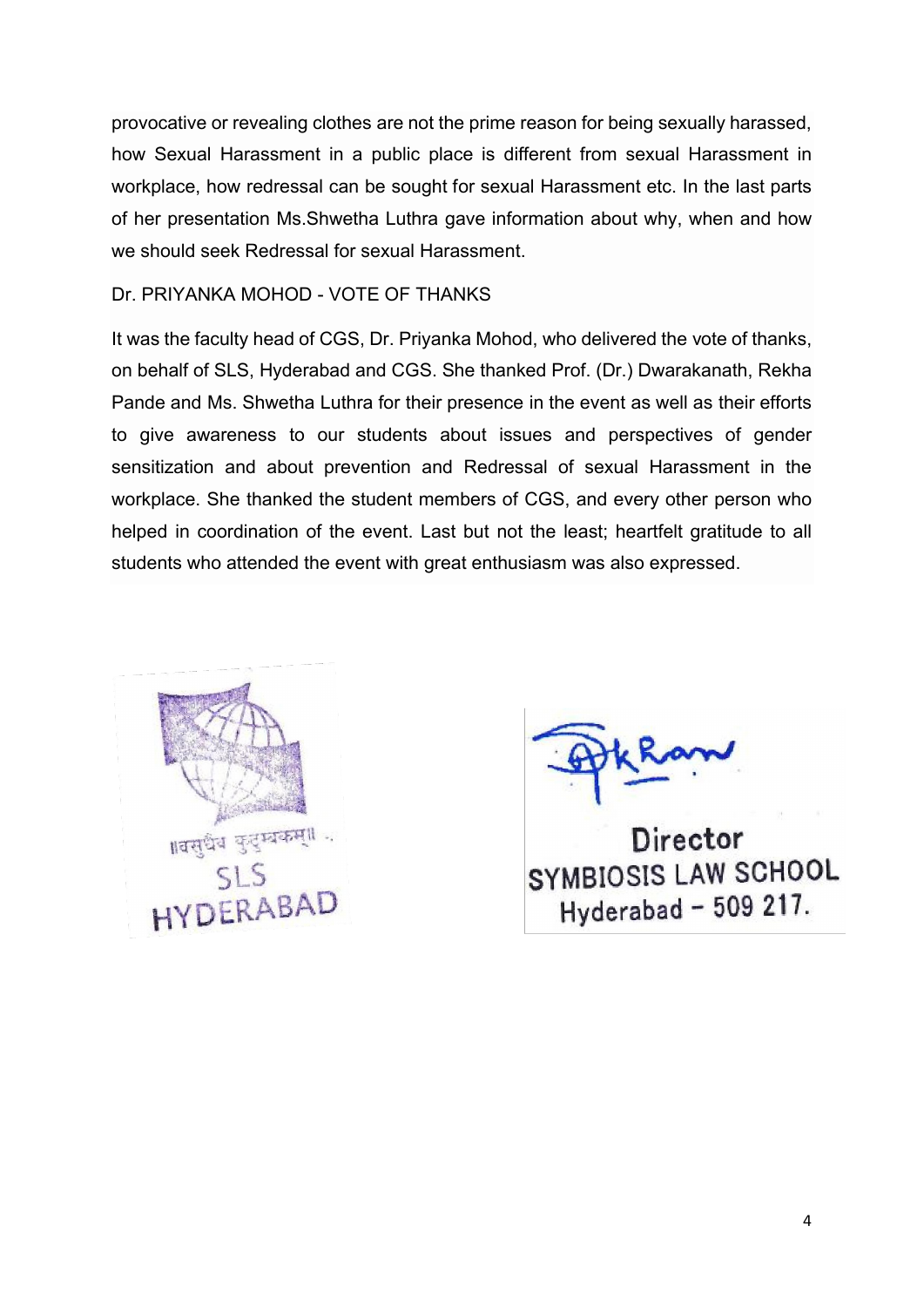#### **SYMBIOSIS LAW SCHOOL HYDERABAD**

#### **4 JULY 2019**

### **SEXUAL HARASSMENT AT WORKPLACE**

#### **Attendance Sheet**

| Sl.No.         | <b>PRN</b>  | <b>Name</b>                     | <b>Remarks</b> |
|----------------|-------------|---------------------------------|----------------|
| 1              | 19010323001 | <b>AARUSHI GUPTA</b>            | P              |
| $\overline{2}$ | 19010323003 | AAYUSHI TIWARI                  | P              |
| 3              | 19010323004 | ADIRAJU SRIVATSA AKHIL          | P              |
| 4              | 19010323005 | <b>ADITI DAS</b>                |                |
| 5              | 19010323006 | <b>ADITI KUKREJA</b>            |                |
| 6              | 19010323007 | <b>ADIVI MANO SATHWIK</b>       | P              |
| 7              | 19010323008 | AFSANA KHAN                     |                |
| 8              | 19010323010 | AISHWARY SRIVASTAVA             |                |
| 9              | 19010323011 | AISVARYA CHANDRAN               |                |
| 10             | 19010323012 | AKSHARA P KAMATH                | P              |
| 11             | 19010323013 | AKSHAT JAIN KOCHHAL             | P              |
| 12             | 19010323014 | <b>AKSHAYA CHINTALA</b>         | P              |
| 13             | 19010323015 | AKULA SAI JAISHUK REDDY         | P              |
| 14             | 19010323017 | ANANYA BHATNAGAR                | P              |
| 15             | 19010323018 | ANAVI PARNAMI                   | P              |
| 16             | 19010323019 | <b>ANKIT AMARTYA</b>            | P              |
|                |             | ANUSREEYA MOTUPALLI             |                |
| 17             | 19010323022 | <b>TAGGARSE</b>                 | P              |
| 18             | 19010323023 | <b>ARATRIKA PAUL</b>            | P              |
| 19             | 19010323025 | <b>ARITRO RAY</b>               | P              |
| 20             | 19010323028 | ASHISH KUMAR PANDEY             | P              |
| 21             | 19010323029 | ASHRAFUR RAHMAN                 | P              |
| 22             | 19010323030 | ASMA MARYAM                     | P              |
| 23             | 19010323031 | ATHARVA GIRISH PHANJE           |                |
| 24             | 19010323032 | <b>B.VIJAYA BHARATHI ROY</b>    | P              |
|                |             | <b>BANOTH MYTHILY MEERA</b>     |                |
| 25             | 19010323033 | <b>NAIK</b>                     | P              |
| 26             | 19010323035 | C.S.SIDDHARTH                   |                |
| 27             | 19010323036 | CHANDA SHASHIKANT               |                |
| 28             | 19010323037 | <b>CHHAVI PRASAD</b>            |                |
| 29             | 19010323038 | DIPHALI SUNIL JETHANI           |                |
| 30             | 19010323039 | DIVYAN SHRIVASTAV               | P              |
| 31             | 19010323040 | <b>GABRIELLA JUDITH MARTIN</b>  | P              |
| 32             | 19010323041 | <b>GAURI DESAI</b>              | P              |
| 33             | 19010323042 | <b>GAYATHRI G</b>               |                |
| 34             | 19010323043 | <b>GNVNS GAMYASREE</b>          | P              |
| 35             | 19010323044 | <b>GONSALVES VICTORIA RUFUS</b> | P              |
| 36             | 19010323045 | <b>GURMEHAR SINGH MINHAS</b>    | P              |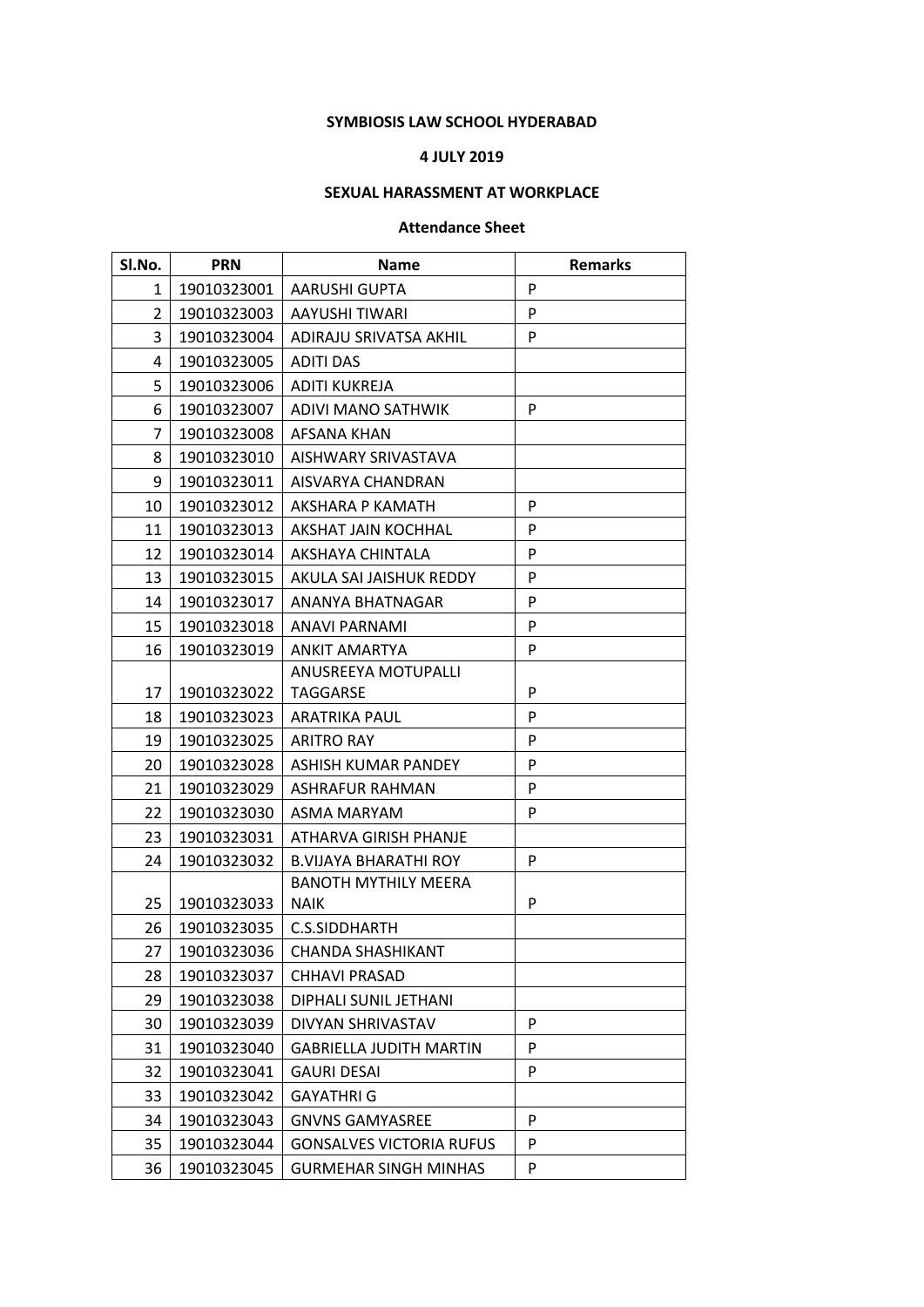| 37             | 19010323047 | HARSHWITA INUGANTI      | P              |
|----------------|-------------|-------------------------|----------------|
| 38             | 19010323048 | <b>HRISHITA MALLICK</b> |                |
| 39             | 19010323050 | <b>JANHVI DAS</b>       |                |
| 40             | 19010323052 | JEI SHRINIVAS SRIDHAR   |                |
| 41             | 19010323055 | K. AKSHARA              |                |
| 42             | 19010323056 | KANIKA BIRJE            |                |
| 43             | 19010323062 | <b>KRITIKA</b>          |                |
| 44             | 19010323063 | <b>KUMAR ADITI</b>      | P              |
|                |             | <b>MAHEK GHANSHYAM</b>  |                |
| 45             | 19010323064 | <b>BHOJWANI</b>         | P              |
| 46             | 19010323065 | <b>MANNAT MAHEY</b>     | P              |
| 47             | 19010323066 | LAKSH VERMA             | P              |
| 48             | 19010323067 | M VISHAL MENON          | P              |
| 49             | 19010323068 | MADHAV SHARMA           | P              |
| 50             | 19010323069 | <b>MEHAK SIDHU</b>      | P              |
| 51             | 19010323070 | METLAPALLI SUPRAJA      | P              |
| 52             | 19010323071 | MIHIR AGRAWAL           | P              |
| 53             | 19010323072 | <b>MUNAM KHAN</b>       | P              |
| 54             | 19010323073 | NISHKARSH KUMAR         | P              |
| 55             | 19010323074 | NITHYAASHREE A S        | P              |
| 56             | 19010323075 | NIVETHITHAA S           | P              |
| 57             | 19010323076 | OISHI SEN               | P              |
| 58             | 19010323077 | PARISA PRANEETHA        | P              |
|                |             |                         |                |
| 59             | 19010323078 | PARTH JAISINGHANI       | P              |
| Sl.No.         | <b>PRN</b>  | <b>Name</b>             | <b>Remarks</b> |
| 1              | 19010323081 | <b>PRANAV</b>           | P              |
| $\overline{2}$ | 19010323082 | PRATIBHA MISHRA         |                |
| 3              | 19010323083 | PRATIKSHA JAIN          | P              |
| 4              | 19010323084 | PRITHISH. M             | P              |
| 5              | 19010323085 | PRIYANKA AJIT CHANDGUDE | P              |
| 6              | 19010323086 | PRIYANKA KANNAN         | P              |
| 7              | 19010323087 | PUNEET DHANOA           |                |
| 8              | 19010323088 | R RAAJ MOHAN            |                |
| 9              | 19010323090 | RIDDHIMAN BOROOAH       |                |
| 10             | 19010323091 | RIMJHIM MEHTA           | P              |
| 11             | 19010323092 | RIYA SAXENA             |                |
| 12             | 19010323093 | ROHAN THAKUR            |                |
| 13             | 19010323094 | S.SUKANYA               |                |
| 14             | 19010323096 | SAHITYA LAXMI VYALA     | P              |
| 15             | 19010323097 | SAI VIMALANANTHI J      | P              |
| 16             | 19010323098 | SAKSHI GAUTAM SINGH     | P              |
| 17             | 19010323099 | SALONI ATUL KUMAR       | P              |
| 18             | 19010323100 | SAMPDA BANSAL           | P              |
| 19             | 19010323101 | SANDRA MARIA JIM        |                |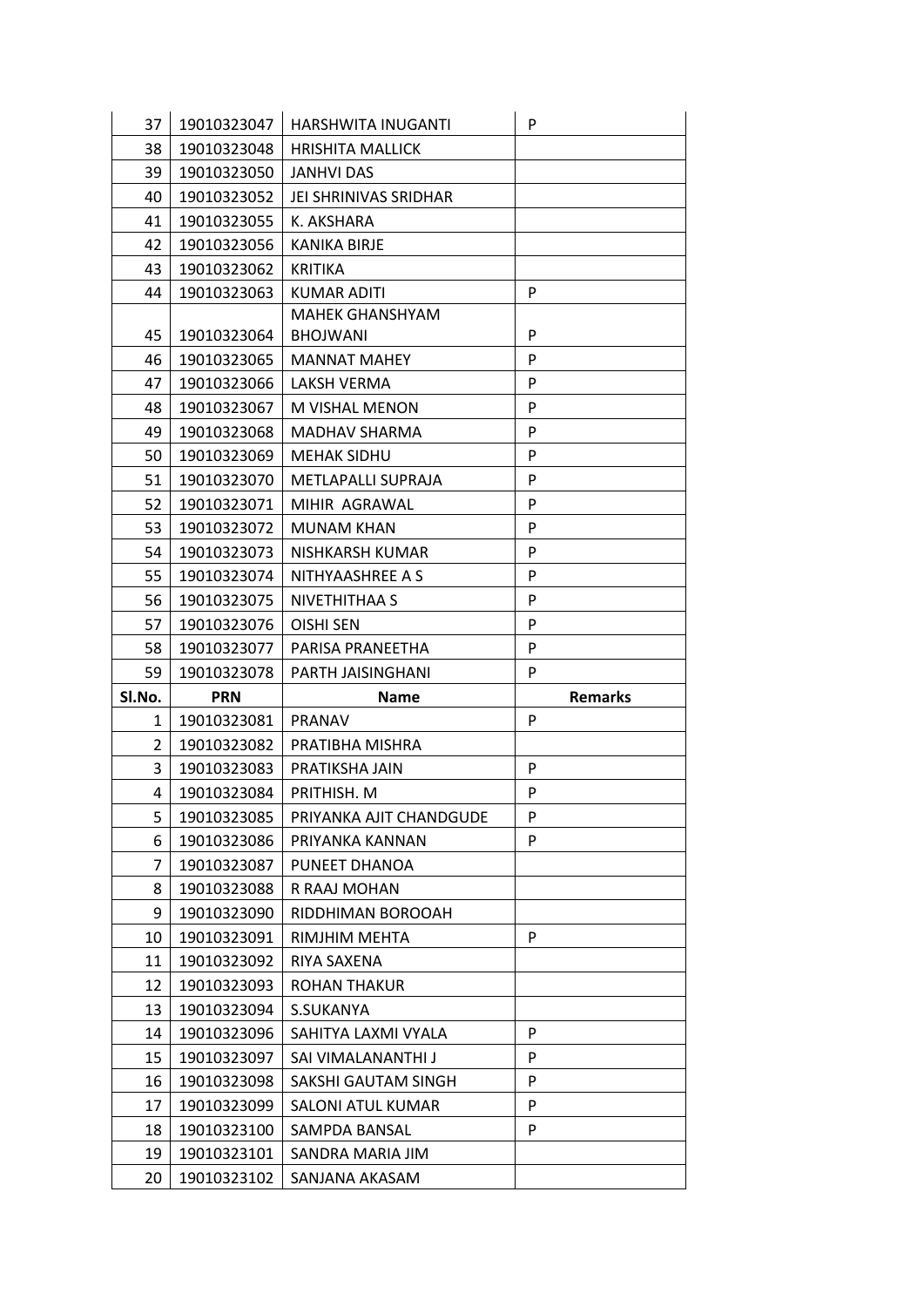| 21 | 19010323103 | SANJANA KIRAN                 |   |
|----|-------------|-------------------------------|---|
| 22 | 19010323104 | SARANSH GUPTA                 |   |
| 23 | 19010323105 | SARDARNI GUNJAN KAUR          | P |
| 24 | 19010323106 | SHAMBHAVI SRIVASTAVA          | P |
| 25 | 19010323107 | <b>SHIFA KHAN</b>             | P |
| 26 | 19010323108 | SHIVI CHHABERIYA              | P |
| 27 | 19010323110 | SHRISHTI VERMA                | P |
| 28 | 19010323111 | SHRIYA SRIVASTAV              | P |
| 29 | 19010323113 | SHWETHA SUNIL NAMBIAR         | P |
| 30 | 19010323114 | SMRITHI SREEKUMAR             | P |
| 31 | 19010323115 | SONAL SINHA                   |   |
| 32 | 19010323116 | <b>SRAJAN KAPIL</b>           | P |
| 33 | 19010323117 | SREEKRITI M TAGGARSE          | P |
| 34 | 19010323119 | SUMEDHA S VADHULAS            | P |
| 35 | 19010323120 | T PRAHNAV                     | P |
| 36 | 19010323121 | TANISH SINGH ARORA            | P |
| 37 | 19010323122 | <b>TANISHA BANERJEE</b>       | P |
| 38 | 19010323124 | <b>THOMAS THOMAS MALIEKEL</b> | P |
| 39 | 19010323125 | V SRIKARA ANIKET              | P |
| 40 | 19010323126 | <b>VARNIKA MANRAL</b>         | P |
| 41 | 19010323127 | <b>VIDHI PAREEK</b>           | P |
| 42 | 19010323128 | <b>VISHVAK SUNIL</b>          | P |
| 43 | 19010323129 | YASSER NASIR FAROOQUI         | P |
| 44 | 19010323130 | <b>VARTIKA MITTAL</b>         | P |
| 45 | 19010323131 | <b>AKHILA SURESH</b>          | P |
| 46 | 19010323132 | <b>HRIDYANSHI SHARMA</b>      | P |
| 47 | 19010323133 | ABHISHEK JENA                 | P |
|    |             | VARSHA CHAMAKURA              |   |
| 48 | 19010323135 | <b>VENKATA</b>                | P |
| 49 | 19010323138 | <b>MADIHA KHAN</b>            | P |
| 50 | 19010323140 | KADALI YUKTIKA SRIYA          | P |
| 51 | 19010323142 | TRISHA YOGESH NAIK            | P |
| 52 | 19010323143 | <b>MEGHA</b>                  | P |
| 53 | 19010323144 | <b>ASHRAF FATHIMA</b>         | P |
| 54 | 19010323145 | DAKSHA DHIMAN                 | P |
| 55 | 19010323147 | M SANKARSHNA KULKARNI         | P |
| 56 | 19010323148 | R R SARVAGNA KUMAR            | P |
| 57 | 19010323149 | NIDHI CHAUDHARI               | P |
| 58 | 19010323151 | AANJANA S                     | P |
| 59 | 19010323153 | G CHAITHANYA SAI PREETHIKA    | P |

| Sl.No. | <b>PRN</b> | <b>Name</b>                     | <b>Remarks</b> |
|--------|------------|---------------------------------|----------------|
|        |            | 19010324002   ABHARAJITHAN B S  | D              |
|        |            | 19010324003   ABHIJEET MISHRA   | D              |
|        |            | 19010324004   ABHIK PURKAYASTHA | D              |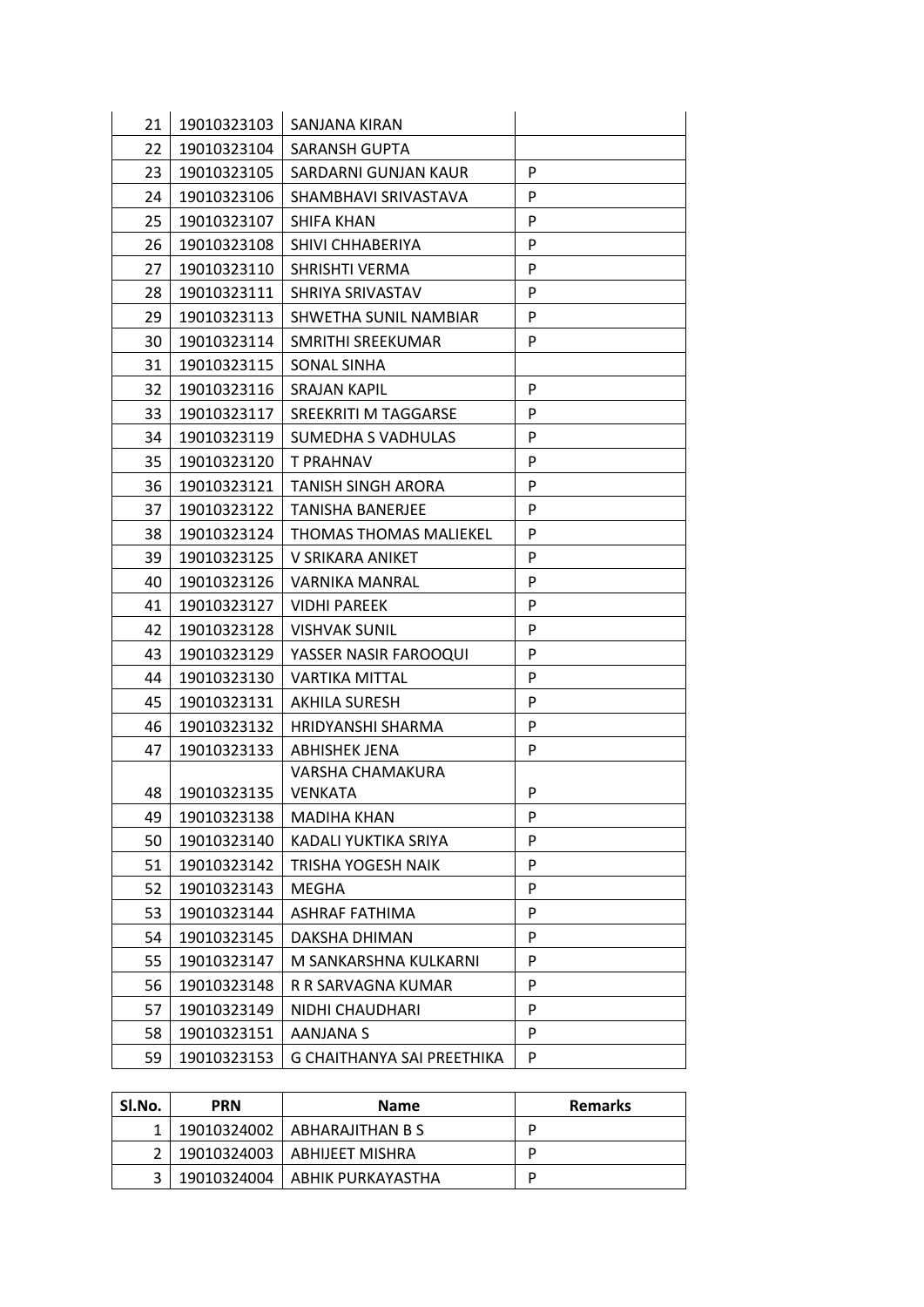| 4  | 19010324005 | <b>ACHINTYA ANUPAM</b>        | P |
|----|-------------|-------------------------------|---|
| 5  | 19010324006 | ADITYA JHA                    | P |
| 6  | 19010324007 | ADITYA MANI SARAN             | P |
| 7  | 19010324008 | ADNAN HAMEED K P              | P |
| 8  | 19010324009 | <b>ALVIN K ANIL</b>           | P |
| 9  | 19010324011 | <b>ANIRUDH NAIR</b>           | P |
| 10 | 19010324012 | <b>ANMOL GUPTA</b>            | P |
| 11 | 19010324013 | ARYAN MISHRA                  | P |
| 12 | 19010324014 | <b>DEVANSH MISHRA</b>         | P |
| 13 | 19010324015 | DIBYAJYOTI SENAPATI           | P |
| 14 | 19010324017 | <b>HARDIK JAYAL</b>           | P |
| 15 | 19010324018 | HIM MODI                      | P |
| 16 | 19010324019 | <b>ISHAN POPLI</b>            | P |
| 17 | 19010324020 | JAYESH YADAV                  | P |
| 18 | 19010324021 | <b>JOEL LIJU FRANCIS</b>      | P |
| 19 | 19010324022 | <b>JOEL REJU CHAMMANY</b>     | P |
| 20 | 19010324023 | JOSEPH ANTONY PADIKKALA       | P |
| 21 | 19010324024 | <b>K SUCHINT</b>              | P |
| 22 | 19010324025 | KAVISH VINAY ARORA            | P |
| 23 | 19010324029 | <b>MAANAS MANOJ MENON</b>     | P |
| 24 | 19010324030 | NIKUNJ SIKARIA                | P |
| 25 | 19010324031 | A SNIGDHA RANJAN              | P |
| 26 | 19010324032 | AARATHI R MENON               | P |
| 27 | 19010324033 | AARUSHI UTPAL DEY             | P |
| 28 | 19010324034 | AARYA DINESH BANAVALKAR       | P |
| 29 | 19010324035 | ANANYA PATTABHIRAMAN          | P |
| 30 | 19010324037 | ARCHITA BAIJU PANICKER        | P |
| 31 | 19010324038 | AREENA KAUSAR                 | P |
| 32 | 19010324039 | ARUNIMA RATH                  | P |
| 33 | 19010324040 | <b>BHAVISHYA SANDHU</b>       | P |
| 34 | 19010324041 | <b>BOBBALA JYOTHIRMAI</b>     | P |
| 35 | 19010324042 | <b>BS GAYATHRI</b>            | P |
| 36 | 19010324043 | C V M L RISHITA               | P |
| 37 | 19010324044 | DISHA SIVAKUMAR               | P |
| 38 | 19010324047 | <b>GHANA BS</b>               | P |
| 39 | 19010324048 | <b>GITANJALI SADAN PILLAI</b> | P |
| 40 | 19010324050 | HIMANI SACHDEVA               | P |
| 41 | 19010324051 | <b>HIYA SONCHHATRA</b>        | P |
| 42 | 19010324052 | <b>JANVI AHUJA</b>            | P |
| 43 | 19010324053 | K KUSUM REDDY                 | P |
| 44 | 19010324054 | <b>KARNEET KAUR BHASIN</b>    | P |
| 45 | 19010324055 | KHYATI VERMA                  | P |
| 46 | 19010324056 | <b>MANASA SRIRAM</b>          | P |
| 47 | 19010324058 | <b>MANSI BAJAJ</b>            | P |
| 48 | 19010324059 | <b>MEDHA MUKHERJEE</b>        | P |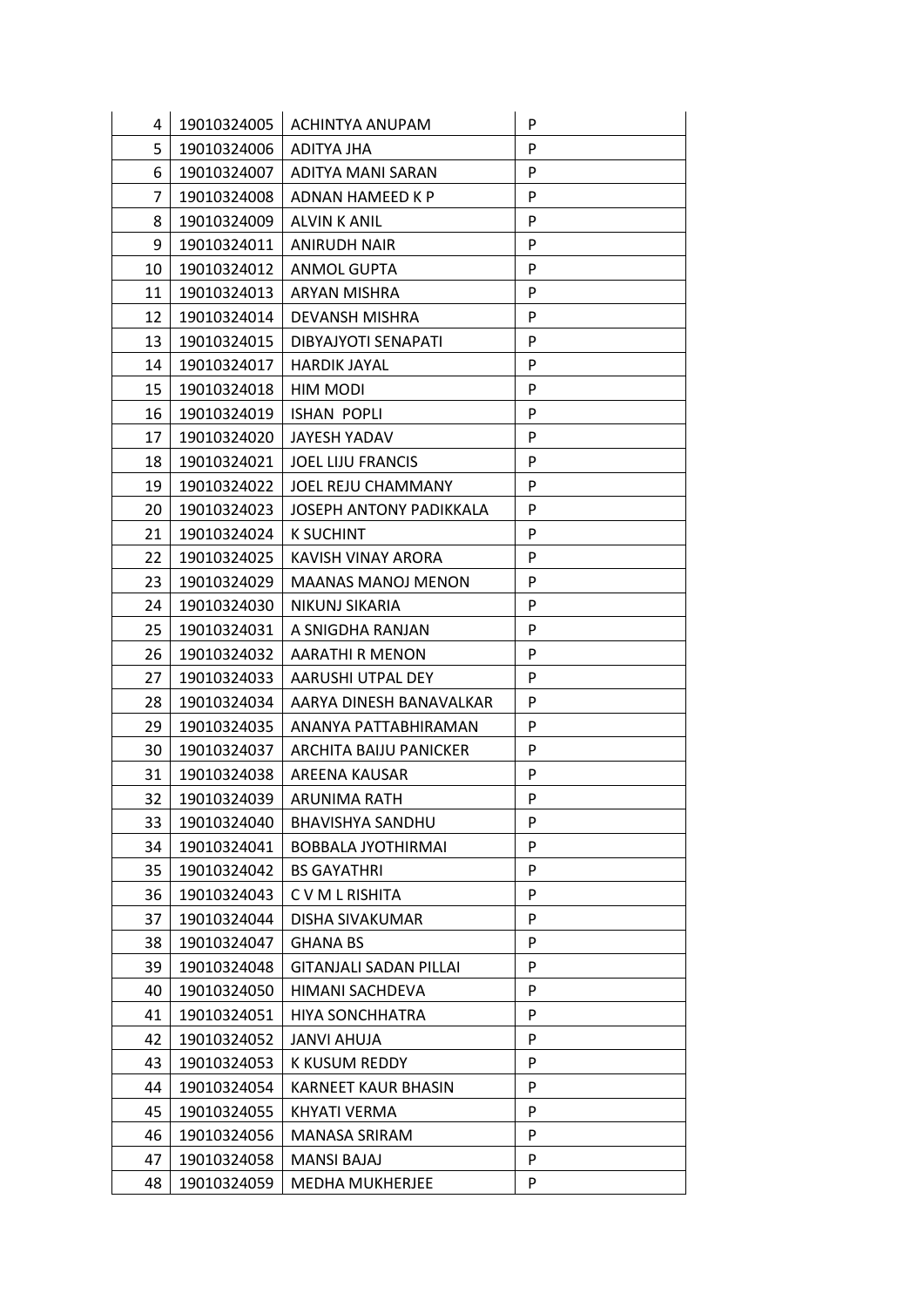| 49             | 19010324060 | MEENAKSHI JENA            | P              |
|----------------|-------------|---------------------------|----------------|
| 50             | 19010324061 | MEENAKSHI SHRIRAM         | P              |
| 51             | 19010324063 | <b>MONIKA N</b>           | P              |
| 52             | 19010324064 | <b>MUDUNDI BHAVYA SRI</b> | P              |
| 53             | 19010324065 | MUDUNURI JAHNAVI LAHARI   | P              |
| 54             | 19010324066 | MYSORE SAI ANANYA         | P              |
| 55             | 19010324067 | N L ANUSHA                | P              |
| 56             | 19010324068 | N MATHANKI                | P              |
| 57             | 19010324069 | <b>NAINA HUSSAIN</b>      | P              |
| 58             | 19010324070 | NAOMI V MISTRY            | P              |
| 59             | 19010324071 | NATCHARAJU MADHUVANI      | P              |
| 60             | 19010324072 | NIBHA GOVARDHANAGIRI      | P              |
| 61             | 19010324073 | NIYATI MOHANTY            | P              |
| Sl.No.         | <b>PRN</b>  | <b>Name</b>               | <b>Remarks</b> |
| 1              | 19010324074 | OM ANISH SINGHANIA        | P              |
| 2              | 19010324075 | P CHANDRESH REDDY         | P              |
| 3              | 19010324076 | P.SAURAV.MENON            | P              |
| 4              | 19010324078 | <b>PUSHPIT SINGH</b>      | P              |
| 5              | 19010324079 | RAAJ SHEKHAR MOHAPATRA    | P              |
| 6              | 19010324081 | RAJRISHI RAMASWAMY        | P              |
| $\overline{7}$ | 19010324082 | RATNA UJJWAL SAHA         | P              |
| 8              | 19010324083 | RAUL MAZUMDER             | P              |
| 9              | 19010324084 | <b>RESU KAUSHIK REDDY</b> | P              |
| 10             | 19010324085 | REVANTH REDDY CHINTAM     | P              |
| 11             | 19010324086 | RISHAB S KAUSHIK          | P              |
| 12             | 19010324087 | S ANANTHAKRISHNAN         | P              |
| 13             | 19010324089 | SANJU S JOSEPH            | P              |
|                |             | SHARMA ROHIT PRADEEP      |                |
| 14             | 19010324091 | MANJU                     | P              |
| 15             | 19010324092 | <b>SHOURYA KACKAR</b>     | P              |
| 16             | 19010324093 | SHUBH SHRIVASTAVA         | P              |
| 17             | 19010324094 | SHUBHAM VERMA             | P              |
| 18             | 19010324095 | SIDDHARTH TRIPATHI        | P              |
| 19             | 19010324096 | <b>TEJAS BHARDWAJ</b>     | P              |
| 20             | 19010324097 | UTKARSH LOHRA             | P              |
| 21             | 19010324098 | V SAAI NITHIN REDDY       | P              |
| 22             | 19010324099 | <b>VAIBHAV CHAUDHARI</b>  | P              |
| 23             | 19010324100 | <b>VARUN AGARWAL</b>      | P              |
| 24             | 19010324101 | VISHESH GOGIA             | P              |
|                |             | ZAKI AHMED NAZIR AHMED    |                |
| 25             | 19010324103 | <b>ANSARI</b>             | P              |
| 26             | 19010324104 | P DARSHA                  | P              |
| 27             | 19010324105 | PALAAKSHA KANDHARI        | P              |
| 28             | 19010324106 | <b>PAMIDI SWETHA</b>      | P              |
| 29             | 19010324107 | PILLALAMARRI SRI ABHIGNA  | P              |